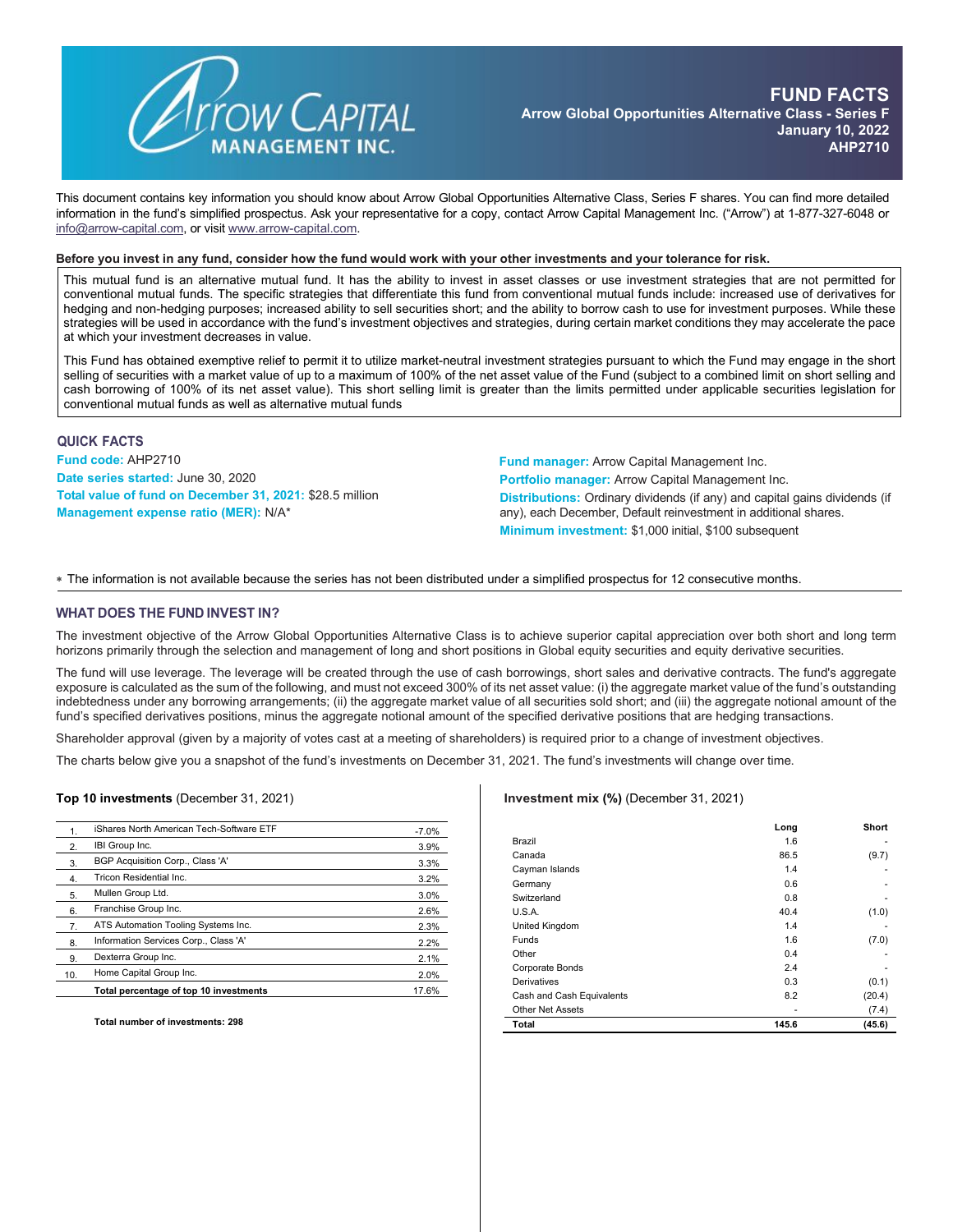# **HOW RISKY IS IT?**

The value of the fund can go down as well as up. You could lose money.

One way to gauge risk is to look at how much a fund's returns change over time. This is called "volatility".

In general, funds with higher volatility will have returns that change more over time. They typically have a greater chance of losing money and may have a greater chance of higher returns. Funds with lower volatility tend to have returns that change less over time. They typically have lower returns and may have a lower chance of losing money.

## **Risk rating**

Arrow has rated the volatility of this fund as **medium**.

This is a new fund and as such the risk rating is an estimate only by Arrow Capital Management Inc. Generally, the rating is based on how much the fund's returns have changed from year to year. It doesn't tell you how volatile the fund will be in the future. The rating can change over time. A fund with a low risk rating can still lose money.



For more information about the risk rating and specific risks that can affect the fund's returns, see "*What are the Risks of Investing in the Fund?*" section in the fund's simplified prospectus.

## **No guarantees**

Like most mutual funds, this fund doesn't have any guarantees. You may not get back the amount of money you invest.

## **HOW HAS THE FUND PERFORMED?**

This section tells you how Series F shares of the fund have performed since inception. Returns are after expenses have been deducted. These expenses reduce the fund's returns.

The fund was not a reporting issuer from inception of June 30, 2020 to January 10, 2022. Expenses of the Fund would have been higher during such period had the Fund been subject to the additional regulatory requirements applicable to a reporting issuer. The financial statements of the Fund are posted on the fund's website and are available to investors upon request.

## **Year-by-year returns**

This chart shows how shares of the fund has performed over the past year. The fund did not decline in value in the past year. The range of returns and change from year to year can help you assess how risky the fund has been in the past. It does not tell you how the fund will perform in the future.



#### **Best and worst 3-month returns**

This table shows the best and worst returns for Series F shares of the fund in a 3-month period over the past year. The best and worst 3-month returns could be higher or lower in the future. Consider how much of a loss you could afford to take in a short period of time.

|                     | <b>Return</b> | 3 months ending   | If you invest \$1,000 at the beginning of the period |
|---------------------|---------------|-------------------|------------------------------------------------------|
| <b>Best Return</b>  | 41.5%         | February 28, 2021 | Your investment would rise to \$1.415                |
| <b>Worst Return</b> | -2.5%         | July 31, 2021     | Your investment would fall to \$975                  |

## **Average return**

A person who invested \$1,000 in the fund on June 30, 2020 would have \$1,976 on December 31, 2021. This works out to an annual compound return of 57.3%.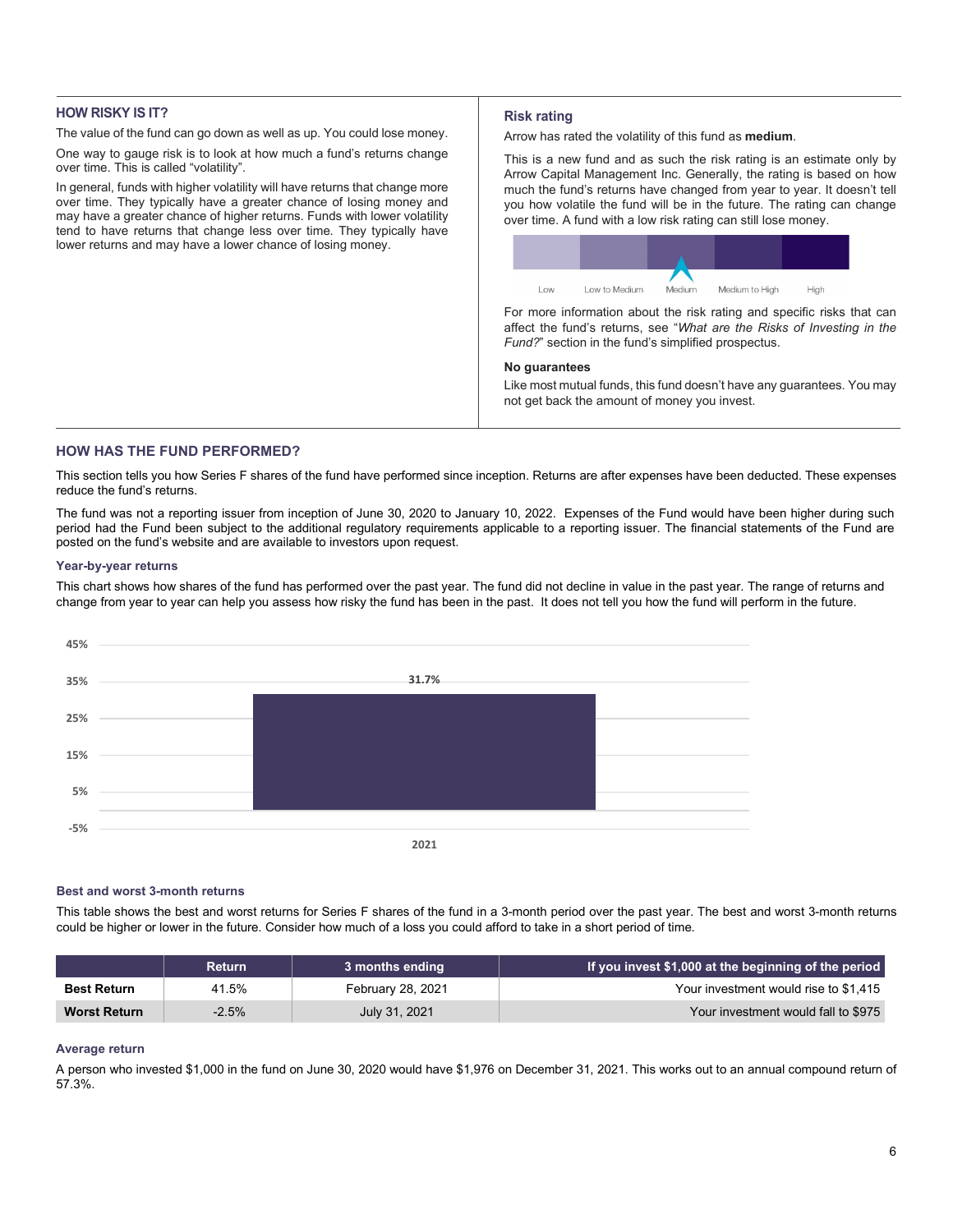# **WHO IS THIS FUND FOR?**

#### Investors who:

- Are looking for a medium to long term investment
- Want to invest in a diversified portfolio of equity and fixed income securities
- Are comfortable with a medium risk level
- ! This series is not appropriate if you require income from your investment

# **A WORD ABOUT TAX**

In general, you'll have to pay income tax on any money you make on a fund. How much you pay depends on the tax laws where you live and whether or not you hold the fund in a registered plan, such as a Registered Retirements Savings Plan or a Tax-Free Savings Account.

Keep in mind that if you hold your fund outside a registered plan, fund distributions are included in your income for tax purposes, whether you get them in cash or have them reinvested. If you hold your fund inside a registered plan, you will include fund distributions and other amounts you withdraw from your registered plan in your income for tax purposes. Different rules apply for Tax-Free Savings Accounts.

# **HOW MUCH DOES IT COST?**

The following tables show the fees and expenses you could pay to buy, own and sell Series F shares of the fund.

The fees and expenses – including any commissions – can vary among series of a fund and among funds. Higher commissions can influence representatives to recommend one investment over another. Ask about other funds and investments that may be suitable for you at a lower cost.

## **Sales charges**

No sales charges apply when you purchase Series F shares of the fund.

## **Fund expenses**

You don't pay these expenses directly. They affect you because they reduce the fund's returns.

The fund's expenses are made up of the management fee, operating expenses and trading costs. The fund's annual management fee is 0.95% of the funds' value. The information is not available because the series has not been distributed under a simplified prospectus for 12 consecutive months.

## **Performance fee**

The fund will pay to Arrow in respect of each calendar year of the fund a performance fee per share equal to 15% of the amount by which the Adjusted Net Asset Value (as defined in the prospectus) per share at the end of the fiscal year exceeds the highest year end Adjusted Net Asset Value per share previously achieved. No performance fee will be payable unless the Adjusted Net Asset Value per share at the end of such fiscal year exceeds the Net Asset Value per share at the end of the preceding year (or on the date the shares are first issued), adjusted for distributions, by a minimum of 5% (the "Hurdle Rate"). The performance fee will be estimated and accrued each Valuation Date. If any shares of a fund are purchased during the calendar year, the Hurdle Rate will be prorated in the calculation of the performance fee with respect to those shares. If any shares of a Fund are redeemed prior to the end of a calendar year, a performance fee will be payable on the redemption date in respect of each such shares.

#### **More about the trailing commission**

There is no trailing commission payable by Arrow in respect of Series F shares of the fund.

# **Other fees**

You may have to pay other fees when you buy, hold, sell or switch shares of the fund.

| Fee                     | What you pay                                                                                                                                                                                                                                                                              |
|-------------------------|-------------------------------------------------------------------------------------------------------------------------------------------------------------------------------------------------------------------------------------------------------------------------------------------|
| Investment advisory fee | Series F shares of the fund are only available to investors who have a fee-based account with their<br>representative's firm and whose representative's firm has signed an agreement with Arrow. You pay a fee to<br>your representative's firm for investment advice and other services. |
| Short-term trading fee  | Up to 2% of the value of shares you sell or switch within 90 days of buying them. This fee goes to the fund.                                                                                                                                                                              |